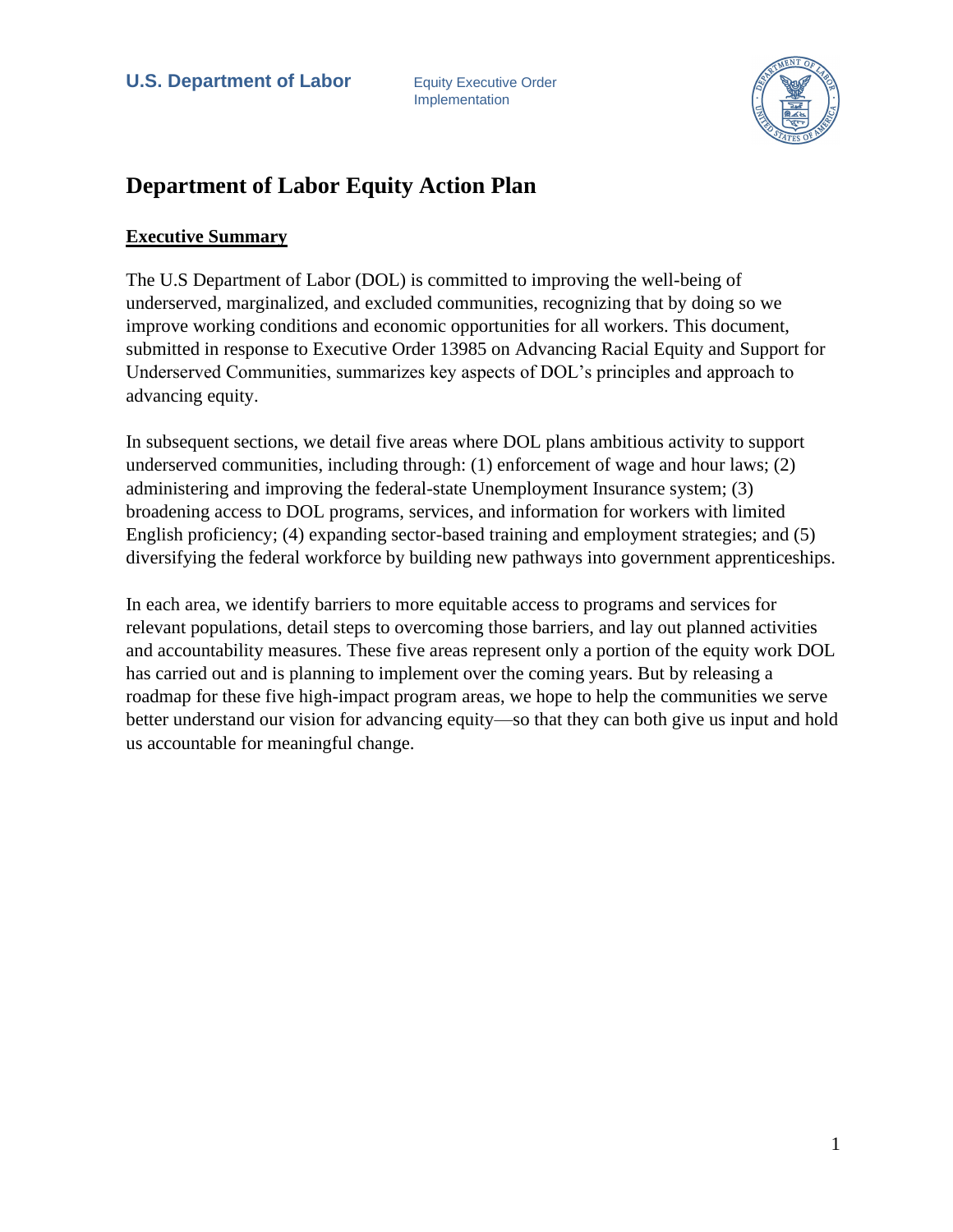Implementation



#### **Mission and Introduction**

The U.S. Department of Labor's (DOL, Department) mission is to "foster, promote, and develop the welfare of the wage earners, job seekers, and retirees of the United States; improve working conditions; advance opportunities for profitable employment; and assure work-related benefits and rights." This mission translates into four core functions: (1) worker protection (including protecting workers' wages, health and safety, and retirement savings, as well as the rights of workers on federal contracts); (2) benefits administration (including overseeing the federal-state Unemployment Insurance system and managing the federal workers compensation system); (3) workforce development (including administering the federal workforce system); and (4) development of labor market information (including the production of important statistical series characterizing the workforce and the economy).

The charge we received through Executive Order 13985 on Advancing Racial Equity and Support for Underserved Communities Through the Federal Government complements and reinforces the Department's core functions, which to be effective necessitate close attention to the needs of workers who have faced and continue to face exclusion, marginalization, and discrimination. Realizing the full promise of wage-and-hour laws, for instance, requires assessing whether we are protecting the most vulnerable workers—such as low-paid workers, women of color workers, LGBTQ+ workers, workers with disabilities, veterans, and immigrant workers—who are most likely to experience violations of their rights. In a similar vein, the federal-state Unemployment Insurance system fails to fulfill its objectives when large numbers of workers—especially low-paid workers or workers of color—cannot access adequate benefits in a timely manner.

The need to center underserved populations in the Department's work would be important at any moment, but it is especially urgent as the country grapples with deep social and economic disparities revealed and accelerated by the COVID-19 pandemic, the accompanying economic crisis, and the current economic recovery. Not only were women, workers of color, immigrant workers, low-paid service-sector workers, and other disadvantaged groups hit hardest by illness and death, but they also suffered some of the largest economic damage. New federal actions, bolstered by the passage of the American Rescue Plan and Bipartisan Infrastructure Law, have provided timely and much-needed support to these vulnerable communities and promise new historic investments in the coming years. But more work remains to ensure that the Department fully realizes its mission that *all* working people, jobseekers, and retirees have the economic security, opportunity, and voice they need to thrive in our society.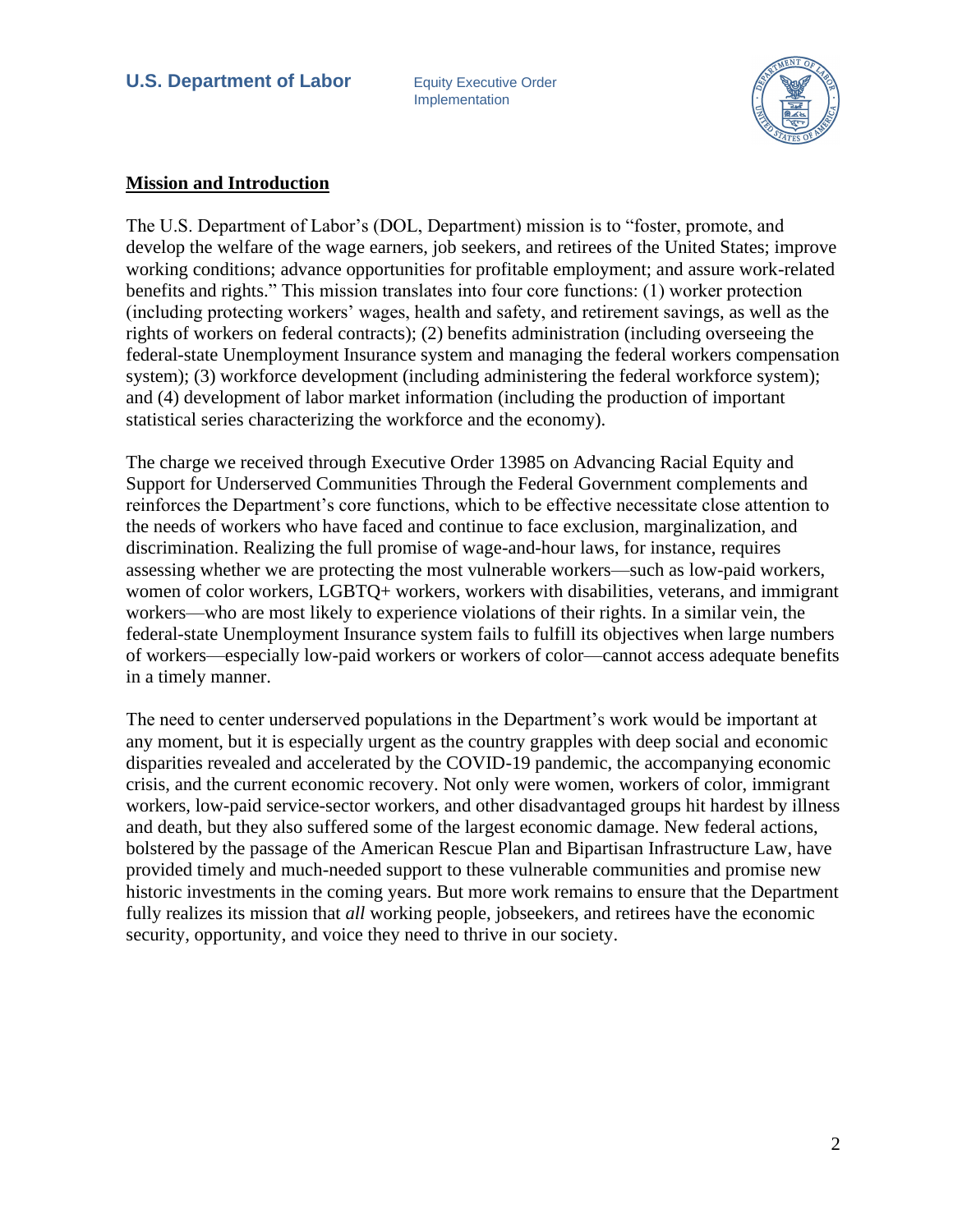Implementation



#### **Summary of Early Accomplishments**

Over the past year, the Department of Labor has prioritized initiatives to center underserved populations in how we develop and administer programs and policies. Below, we summarize early actions already underway, noting that this list represents a small proportion of the overall work DOL has carried out to support marginalized, vulnerable, and underserved communities.

- **Broadening the equity impacts of DOL grantmaking:** DOL has established Departmentwide principles for advancing equity in our grantmaking, for instance, by removing barriers to the participation of small, new, or emerging community-based organizations in the grantmaking process; encouraging grantees to serve hard-to-reach and historically underserved populations; building a pipeline of diverse community-based organizations capable of delivering services to local communities; supporting existing grantees that demonstrate commitments to expanding their own diversity, equity, and inclusion work; and building accountability for equity in grant reporting requirements and associated research and evaluation activities. In support of these principles, the Employment and Training Administration (ETA) has developed a menu of options for DOL program offices to select and customize when developing grantmaking opportunities. These include options such as extending the open period for applications for certain grants, removing requirements that may have hindered grantee diversity in the past, and increasing the points given to grant applications that propose serving areas of greater need. ETA reviewed and revised FY 2021 funding opportunities to incorporate these options. For instance, ETA's community college investments now require colleges to identify and propose plans for addressing and closing key equity gaps.
- **Understanding—and improving—the equity data we collect:** Advancing equity requires data in order to assess the needs of underserved populations, the scope of existing programs, and the impacts of potential interventions. Last year, DOL conducted an inventory of the equity-oriented data collected by agencies to better understand where there are gaps in necessary data and opportunities for addressing those gaps. One issue identified by this inventory involves missing demographic data for program participants, including employment and training programs, which makes it more difficult to assess whether those programs are reaching our nation's workers. ETA thus launched an analysis to better understand the extent of missing demographic data, its impact on interpreting program data, and options for improving data quality. Lessons from this project are being applied to other programs (including new grant initiatives, within the bounds of federal nondiscrimination law), to expand the collection of demographic data and improve its quality, and to strengthen analyses of equitable access to programs and services.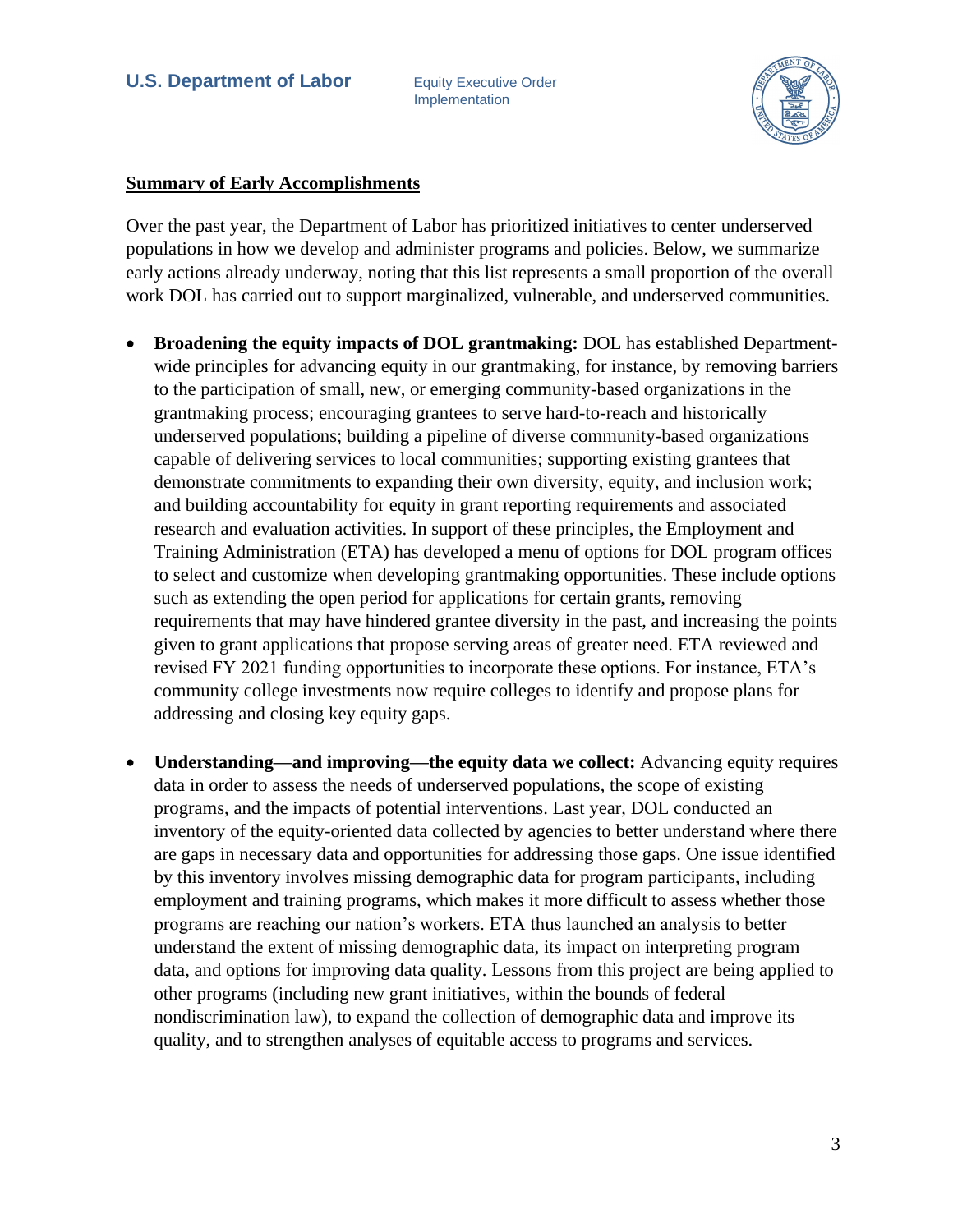

- **Centering vulnerable and underserved communities in the rulemaking process:** As part of the development of DOL's rulemaking agenda, program agencies have prioritized initiatives which are especially important for low-paid workers, workers of color, and other traditionally underserved communities. For instance, the Occupational Safety and Health Administration (OSHA) issued rules requiring employers to provide time off for vaccination and recovery to remove obstacles to this life-saving protection for low-paid workers in underserved communities. Additionally, OSHA has launched an enforcement initiative on heat-related work hazards, which pose increasing risk to many workers as climate change continues. OSHA also began its rulemaking process around a workplace standard governing hazardous heat conditions, publishing an Advance Notice of Proposed Rulemaking and seeking diverse stakeholder input. The Wage and Hour Division (WHD), for its part, has engaged in rulemaking for tipped workers. Tipped workers are disproportionately people of color and most are women. They suffer a poverty rate over twice that of non-tipped workers. The rule helps ensure tipped workers are treated with dignity and respect and that they receive the appropriate wage for the work they are performing.
- **Building stronger partnerships with community-based organizations:** Another crosscutting approach DOL is taking to advance equity is forging stronger partnerships with community-based organizations that have trusted relationships and reach into traditionally underserved populations. These partnerships can help workers better understand their workplace rights and expand access to employment and training-related benefits and services. These partnerships can also help DOL better understand the needs faced by specific communities. For instance, the Veterans' Employment and Training Service (VETS) launched an engagement initiative with Historically Black Colleges and Universities (HBCUs) to help connect service members and veterans with employment supports, spread awareness of VETS' work, and better understand the needs of underserved communities of color and their intersection with service members and veterans. For its part, the Office of Disability Employment Policy (ODEP) has launched several national online dialogues to solicit broad stakeholder input on the effectiveness of employment programs and services for people from underrepresented groups within the disability community. ODEP has also entered in a formal alliance with the American Association for Access, Equity, and Diversity, which includes a range of collaborative activities to advance inclusion of people with disabilities into the workforce. OSHA is also expanding its own alliance program to develop more voluntary, collaborative relationships with stakeholders, especially those that can reach vulnerable worker populations.
- **Establishing equity focused Agency Priority Goals (APGs):** APGs are two-year goals that provide agencies a mechanism to focus leadership priorities, set outcomes, and measure results, bringing attention to mission areas where agencies need to drive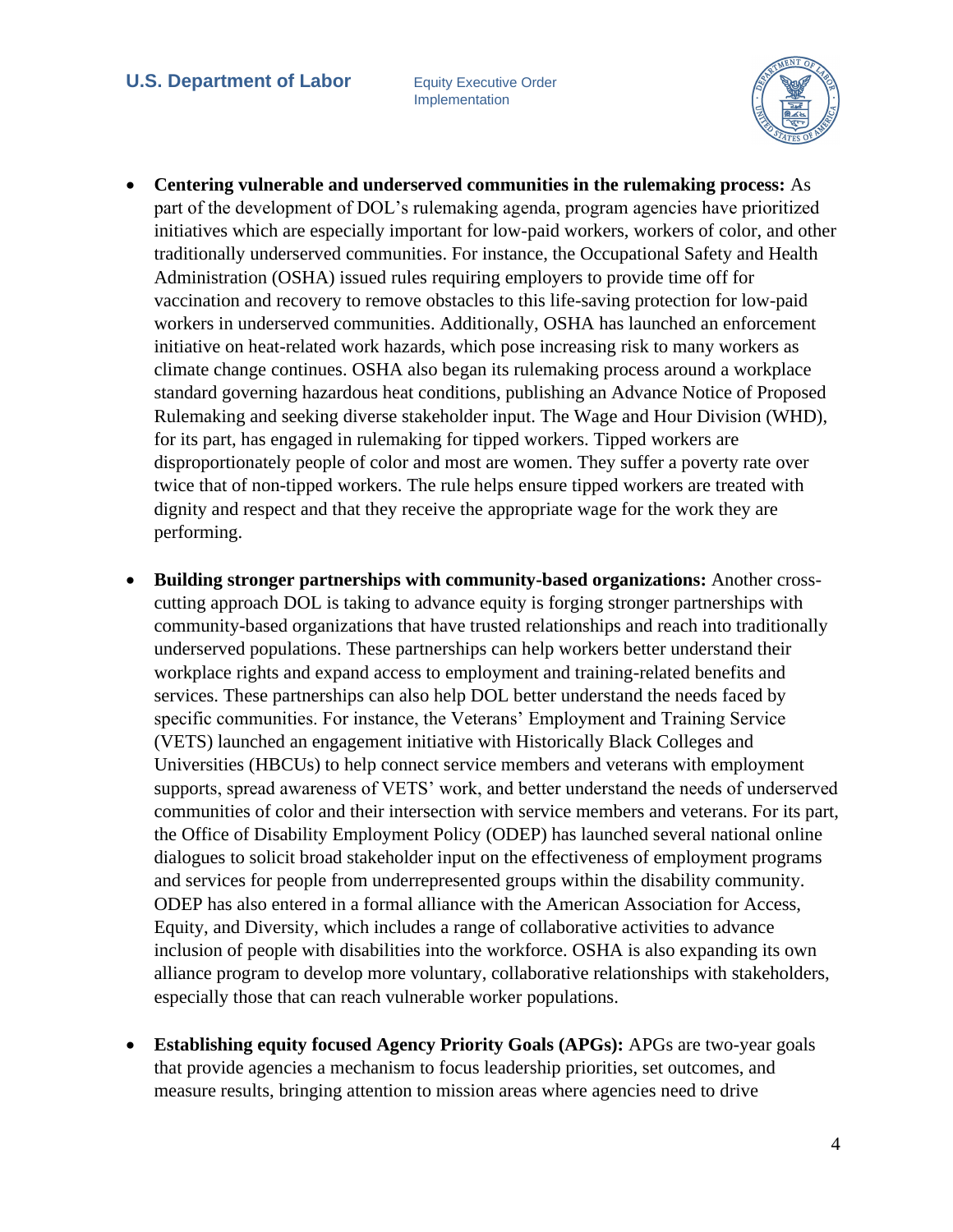Implementation



significant progress and change. To highlight the importance of this initiative, DOL has established an APG, An Economy for all Workers or "Equity APG", which encompasses the equity initiatives of twelve DOL sub agencies. Equity is also a core component of the Department's other two APGs: Strengthening America's Safety Net for Workers or "UI APG" and Making Safe, Healthful, Fair-Paying and Equitable Workplaces a Priority or "Worker Protection APG." These APGs prioritize the advancement of racial equity, diversity, and inclusion, to better support underserved communities, and to hold the Department accountable to this goal.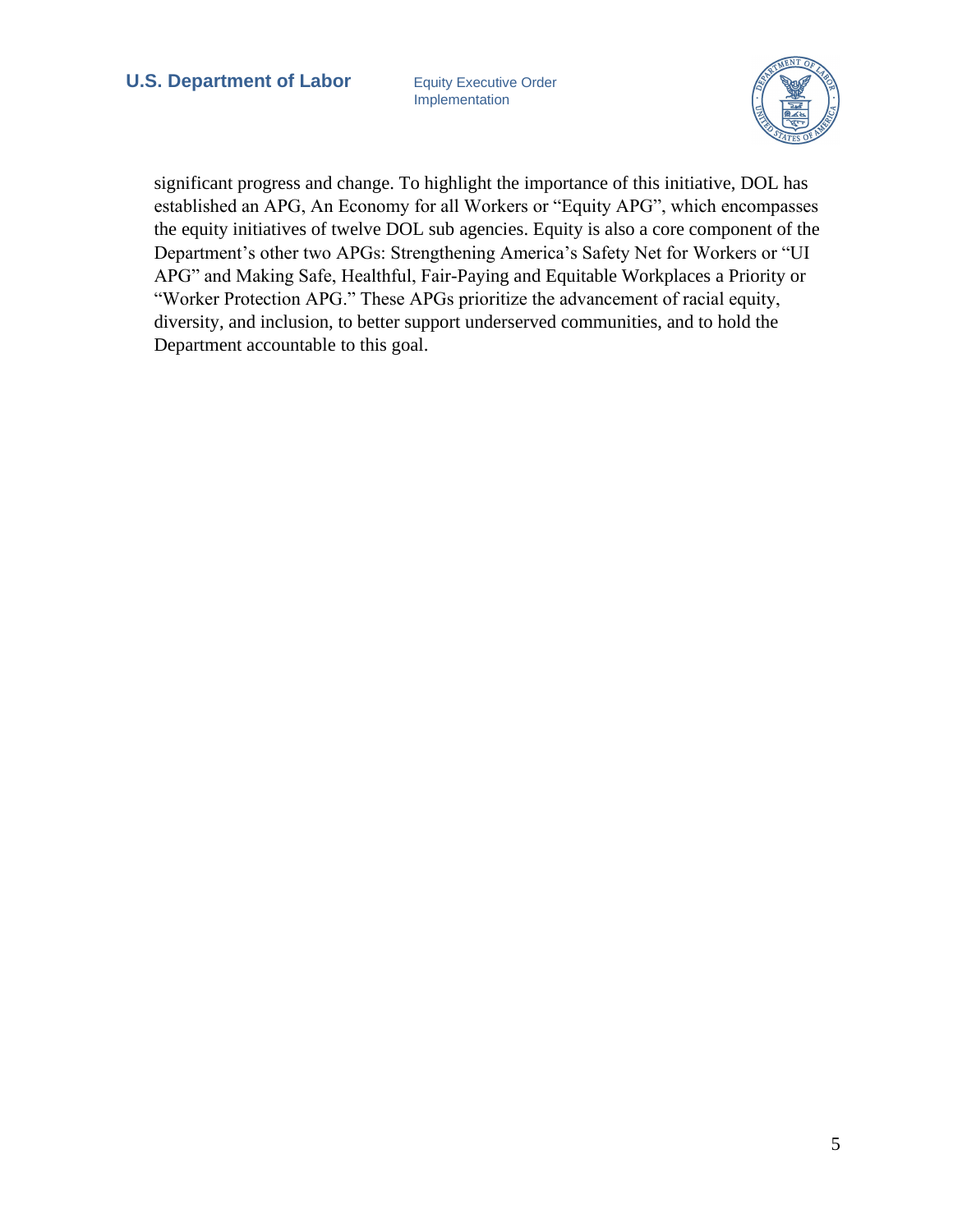

## **Equity Action Plan for Protection of Workers' Wage and Hour Rights**

The Department of Labor's Wage and Hour Division (WHD) aims to serve low-paid workers and ensure that they are receiving all the wages they have earned. WHD cannot advance this mission without addressing the impact of systemic inequities on its policies and programs. Indeed, ongoing research suggests that economically marginalized and underserved workers tend to be most vulnerable to wage and hour violations. Data from the Current Population Survey, for instance, indicates that non-citizen workers, Hispanic workers, women workers, and Black workers are especially likely to experience minimum wage violations—that is, failure to receive earnings from their employers to which workers are legally entitled. The pandemic, moreover, highlighted poor compensation and working conditions faced by many of these workers in essential occupations and sectors who kept the country moving forward during the COVID-19 pandemic.

- Barriers to Equitable Outcomes
	- o Concentration of underserved workers, especially workers of color, immigrant workers, workers with disabilities, women, and workers with low levels of formal education, in occupations and sectors especially prone to wage and hour violations
	- o Lack of structures for communicating to workers about their workplace rights and access and availability of channels for complaints
	- o Worker fear of reporting potential violations due to employer retaliation, especially retaliation related to perceived immigration status
	- o Limited enforcement resources relative to the scale of the workforce served, with approximately one WHD investigator for every 190,000 workers
- Intended Impact on Barriers to Equity
	- o Target WHD initiatives to sectors disproportionately employing low-paid, essential workers most likely to experience wage and hour violations and where WHD actions will amplify effects on employer practices
	- o Improve workers' awareness of rights and knowledge of how to file complaints, especially by targeting education and training campaigns to sectors and regions most likely to have large proportions of vulnerable, low-paid workers and by working through trusted channels of communication, like community-based organizations
	- o Maximize WHD capacity to identify and address retaliation against workers who attempt to exercise their workplace rights, especially immigration-based retaliation
	- o Develop and leverage strategic partnerships and memorandums of understanding (MOUs) with other entities, including state and local governments and other federal agencies, to yield the greatest possible protections for low-paid, vulnerable workers
- Action, Tracking Progress, and Accountability
	- o Maximize Strategic Partnerships with State and Local Governments Informed by a Sector and Place-Based Enforcement Analysis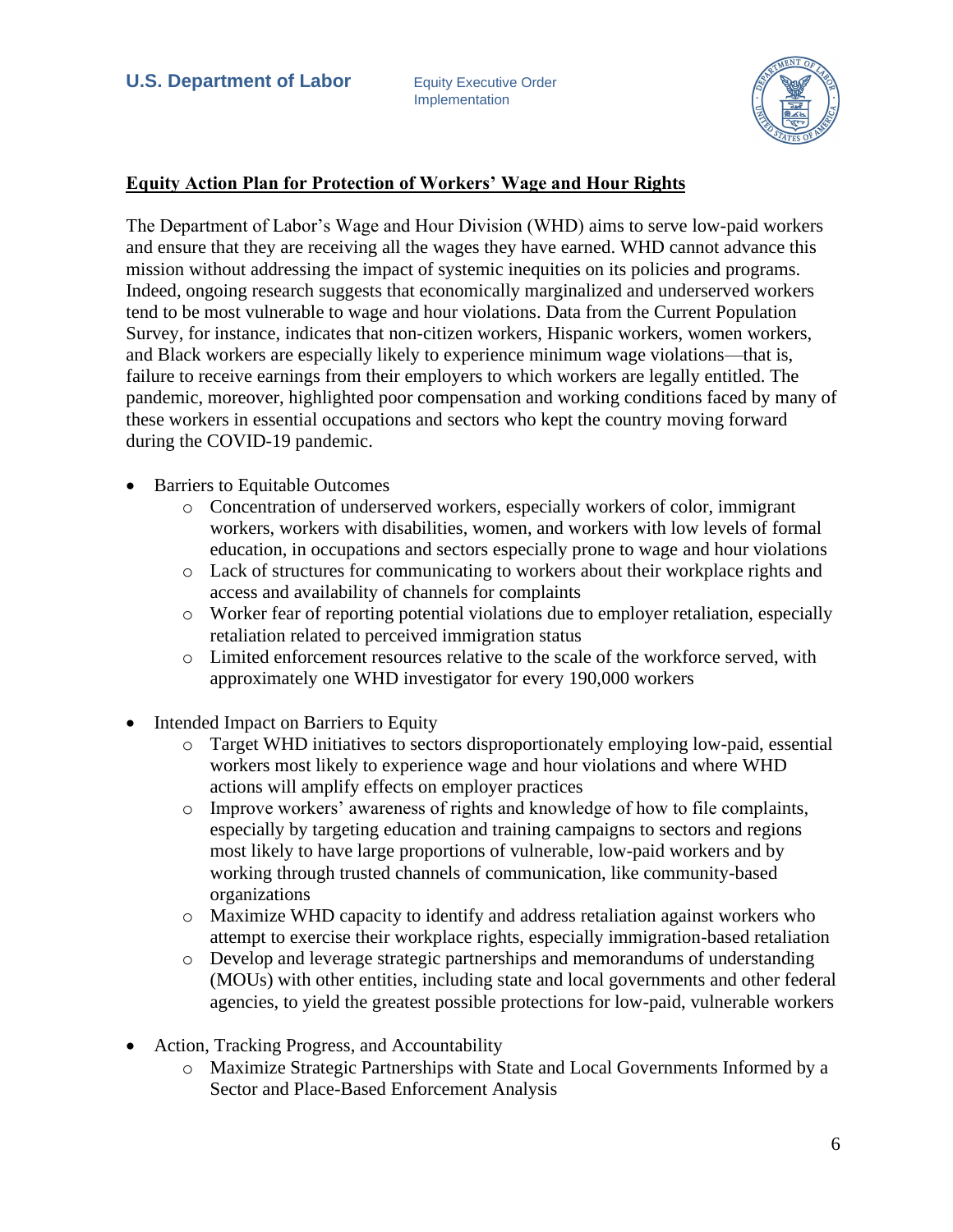

- WHD has historically focused enforcement on industries that employ some of the lowest-paid workers with the highest rates of wage violations; in addition, WHD will conduct a new enforcement analysis to understand comparative labor standards offered by relevant worker protection laws, including the scope of worker protections, the enforcement capacity of state and local partners, and available remedies across the country
- This enforcement analysis will answer the question, for each U.S. region and industrial sector, what are the different sources of protection that workers can expect to receive from different levels of government and community partners?
- The results of this enforcement analysis will inform the development of strategic partnerships and MOUs to ensure that workers are receiving the greatest possible protections through all tools available in particular regions and sectors of the country
- WHD will focus on ensuring that offices have the training, tools, and resources needed to unleash the power of partnerships with state and local governments, make MOUs more than commitments on paper, and ensure that MOUs are aligned with the enforcement analysis described above.
- These activities will be tracked as part of WHD's agency management plan, and the Department will also be held accountable through its continuing engagement with state and local governments and community and worker organizations
- o Reaffirm WHD's Commitment to Preventing and Addressing Retaliation
	- All WHD field staff will receive training to identify and address workplace retaliation, particularly immigration-based retaliation and the retaliation and exploitation of vulnerable workers, under the acts enforced by WHD; these trainings will also help investigators to identify more subtle or novel forms of retaliation based on fact patterns that are raised by worker or community stakeholders regularly interacting with vulnerable workers
	- This activity will be tracked as part of WHD's agency management plan, and the Department will also be held accountable through its continuing engagement with state and local governments and community and worker organizations participating in strategic partnerships
		- WHD will track as a performance milestone the launch of an agencywide training initiative focused on retaliation and workplace crimes
- o Continue Conducting Equity-Focused Outreach to Essential Workers
	- WHD will continue to develop and disseminate worker-focused information and resources to educate workers and raise public awareness of workers' rights, including through posters, audio public service announcements, digital advertising banners, webinars, and educational workshops
	- WHD will launch and track a media and outreach campaign focusing on economically marginalized communities and make materials available in multiple languages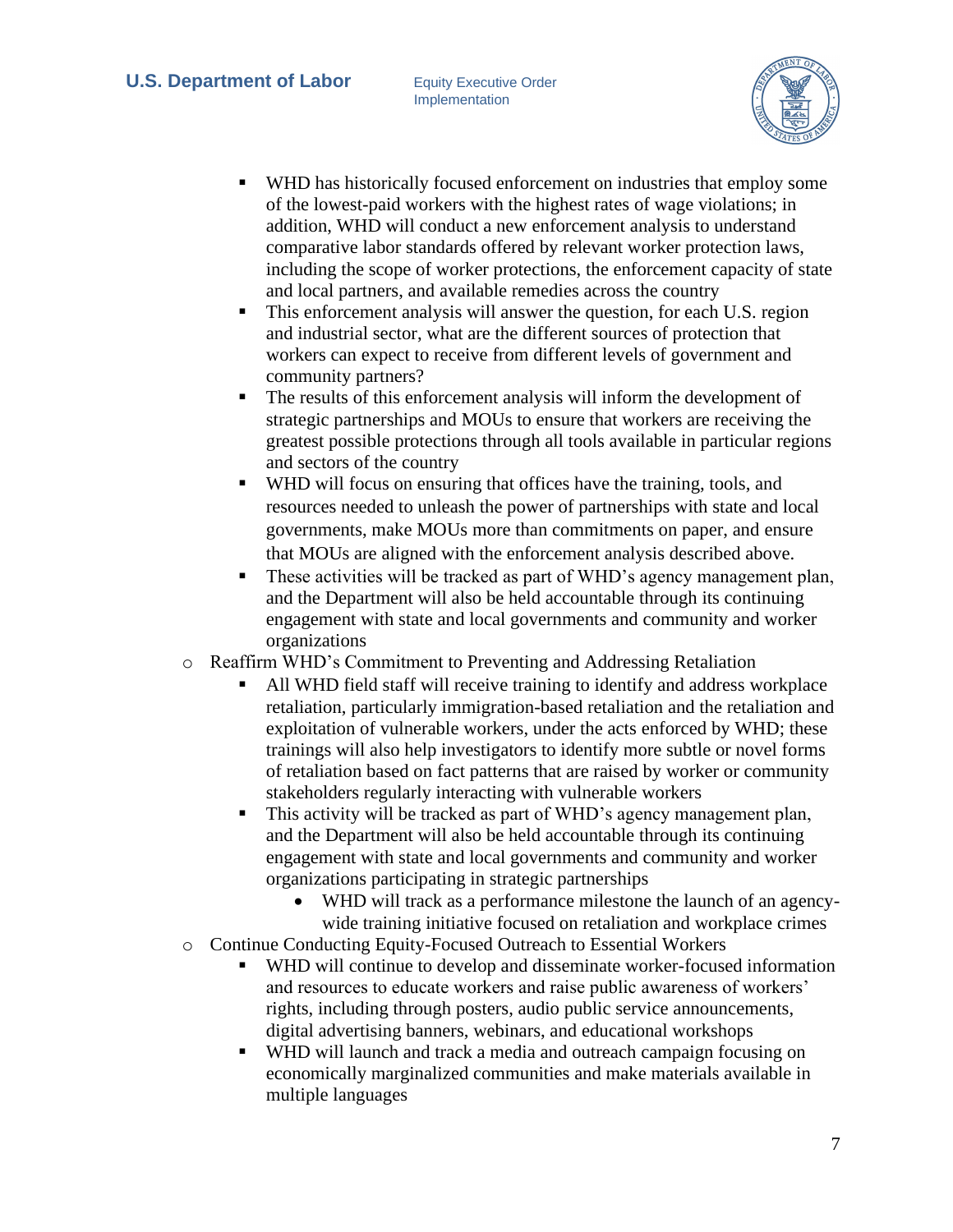

- Regional and local WHD offices will receive training on hosting effective listening sessions, including barriers faced by underserved communities when working with WHD, misclassification of workers as independent contractors when they should be classified as employees, and retaliation, among other topics
- **•** Information gathered during listening sessions will be incorporated into future policies and practices; worker impact stories will be collected for analysis and incorporated in future outreach events
- This activity will be tracked as part of WHD's agency management plan, and the Department will also be held accountable through its continuing engagement with state and local governments and community and worker organizations participating in strategic partnerships
- o Develop Strategic Partnerships with Community-Based Organizations, Worker Centers, Unions, and Industry Associations
	- Many local and regional offices have spent years developing and maintaining meaningful strategic partnerships with community-based organizations, worker centers, unions, industry associations, consulates, faith-based organizations, and worker advocacy groups; many of these organizations work closely with vulnerable communities, including vulnerable communities of color, and are trusted by workers
	- WHD will empower each level of the agency—local, regional, and national—to maximize the full potential of these strategic partnerships by providing training, resources, and guidance to ensure meaningful relationships that can impact these communities
	- This activity will be tracked as part of WHD's agency management plan, and the Department will also be held accountable through its continuing engagement with state and local governments and community and worker organizations participating in strategic partnerships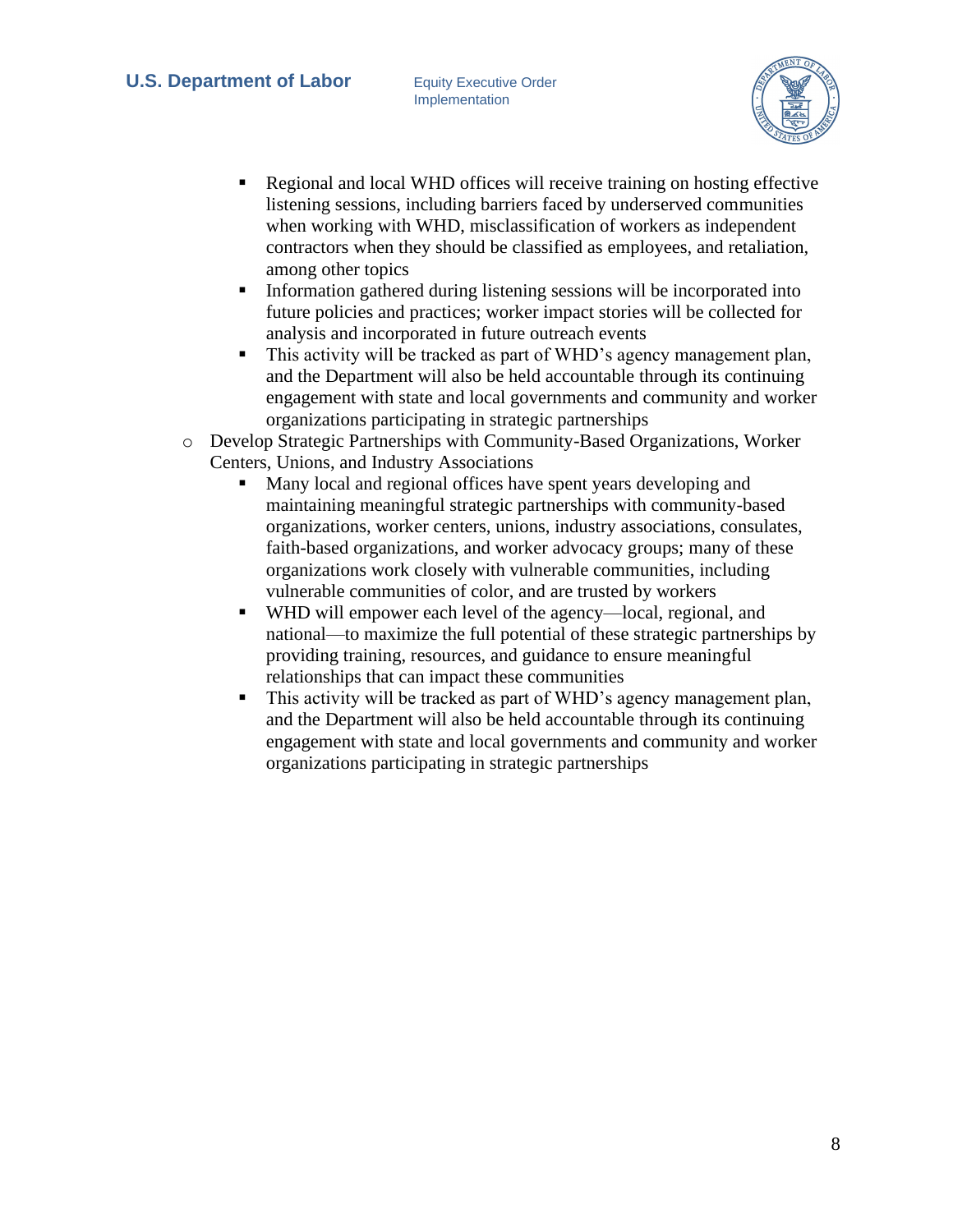

## **Equity Action Plan for Unemployment Insurance**

The federal-state Unemployment Insurance (UI) system offers crucial income replacement to workers who have lost a job for good cause or through no fault of their own, as well as macroeconomic support for the overall economy during downturns. During the pandemic, UI benefits helped over 53 million workers and put some \$800 billion into the economy.

Despite its important relief and stimulative effects, UI's reach across jobless workers remains uneven. While different data sources sometimes point in different directions, the overall picture is that the current system of unemployment insurance—both before and during the pandemic provides unequal access to benefits for marginalized communities, including racial and ethnic minorities, low-paid and part-time workers, workers with limited English proficiency, and workers with lower levels of formal education. For instance, pre-pandemic, unemployed Black workers were 21% less likely to receive benefits than white workers, according to the 2018 Current Population Survey UI Non-Filers Supplement. The gap by education was even larger: 30% of jobless workers with at least a college degree reported receiving benefits in 2018, compared to just 11% of workers with less than a high school degree.

In light of these equity gaps, the Department of Labor is engaged in a comprehensive effort to improve timely access to benefits for eligible workers, above all for workers historically underserved by the UI system.

- Barriers to Equitable Outcomes (Depending on State Given Federal-State Structure of Program)
	- o Lack of structures for communicating with workers about their eligibility for benefits, the application process, and how to fulfill requirements for continuing to receive benefits (like ongoing certification of work search effort)
	- o Cumbersome application and ongoing certification processes impose barriers on underserved communities, including individuals with limited internet access, limited English proficiency, disabilities, and low trust in government
	- o Large backlogs of claims may have a disparate impact on individuals with historical barriers to access
	- o Fraud and identity verification detection methods may deter or disproportionately flag as ineligible underserved workers, especially workers of color or individuals who have changed names or genders
	- o Lack of disaggregated data on program access by demographic characteristics prevents regular equity tracking that could promote accountability and inform changes to program laws and administration
- Intended Impact on Barriers to Equity
	- o Promote greater worker awareness and knowledge about the program, including by conducting more outreach, training, education, and assistance
	- o Piloting efforts to streamline benefits application and certification, including by using more plain language in program communications, reengineering benefits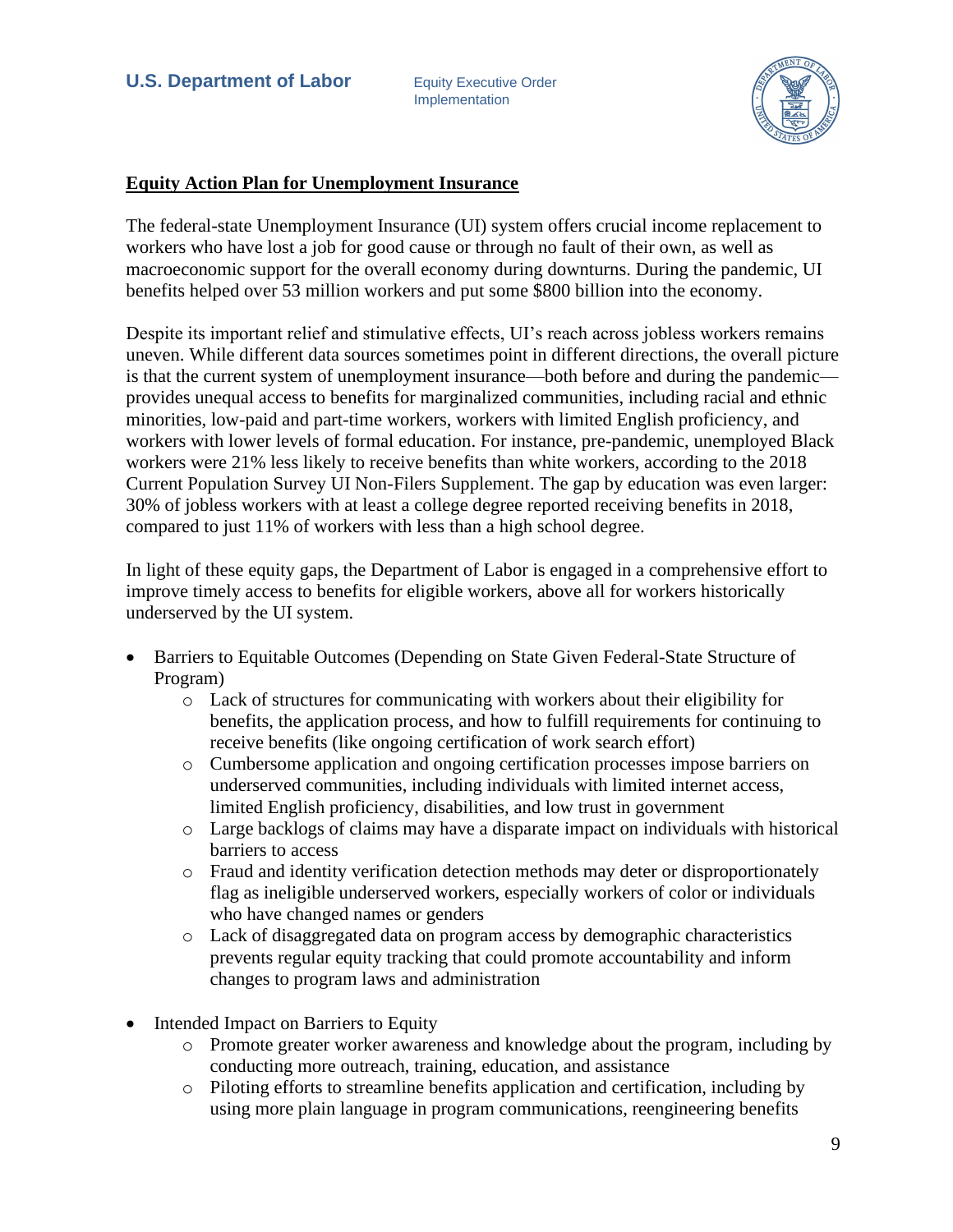

application, eligibility determinations, and ongoing certification processes to be faster and less burdensome on workers

- o Reducing backlogs that have disparate impacts on underserved communities, including through process engineering and supporting new hires
- o Revise fraud detection tools to ensure that screening methods do not have disparate impacts on underserved communities, while still effectively combatting fraud
- o Create new indicators of program access and barriers to identify equity gaps using UI program data, including key measures like application, recipiency, denial, and timeliness rates broken out by demographic groups (especially race, ethnicity, education, age, gender, disability status, geographic area, and language proficiency)
- Action, Tracking Progress, and Accountability
	- o Tiger Team Initiative
		- Multi-disciplined "Tiger Teams" are being sent to individual states to identify technological, operational, and administrative short-term solutions in the areas of equitable access, timeliness, and fraud reduction
		- Participating states will demonstrate gains in equity of recipiency and develop baseline measurements for the timeliness of benefits across racial demographics, and other attributes of underserved communities
	- o Equity Grants to States (through Unemployment Insurance Program Letter No. 23- 21)
		- This funding opportunity provides up to \$260 million in grants to states to promote equitable access to UI programs, including by eliminating administrative barriers to benefits applications, reducing state workload backlogs, improving the timeliness of payments to eligible individuals, and ensuring equity in fraud prevention, detection, and recovery activities
		- States submitted applications by the end of calendar year 2021; as part of their grant applications, states identified specific outcome measures tied to their proposed equity-related activities
		- These outcome measures will be used to track the impact of their efforts; for instance, if grant funds were used to modify IT systems to allow individuals with two-letter last names or two-word last names to successfully submit an initial claim electronically, the state might measure first payment timeliness for those groups of claimants
		- Equity grantee performance will be tracked as part of the Department's strategic plan; in addition, the Department will track state and claimant feedback on this initiative through ongoing engagements with state UI agencies and claimant groups
	- o Pilot Navigator Grants to States (through forthcoming Unemployment Insurance Program Letter)
		- This funding opportunity provides up to \$15 million in grants to states to create navigator programs—partnerships between state UI agencies and community-based organizations—to help underserved workers learn about, apply for, and if eligible, receive UI benefits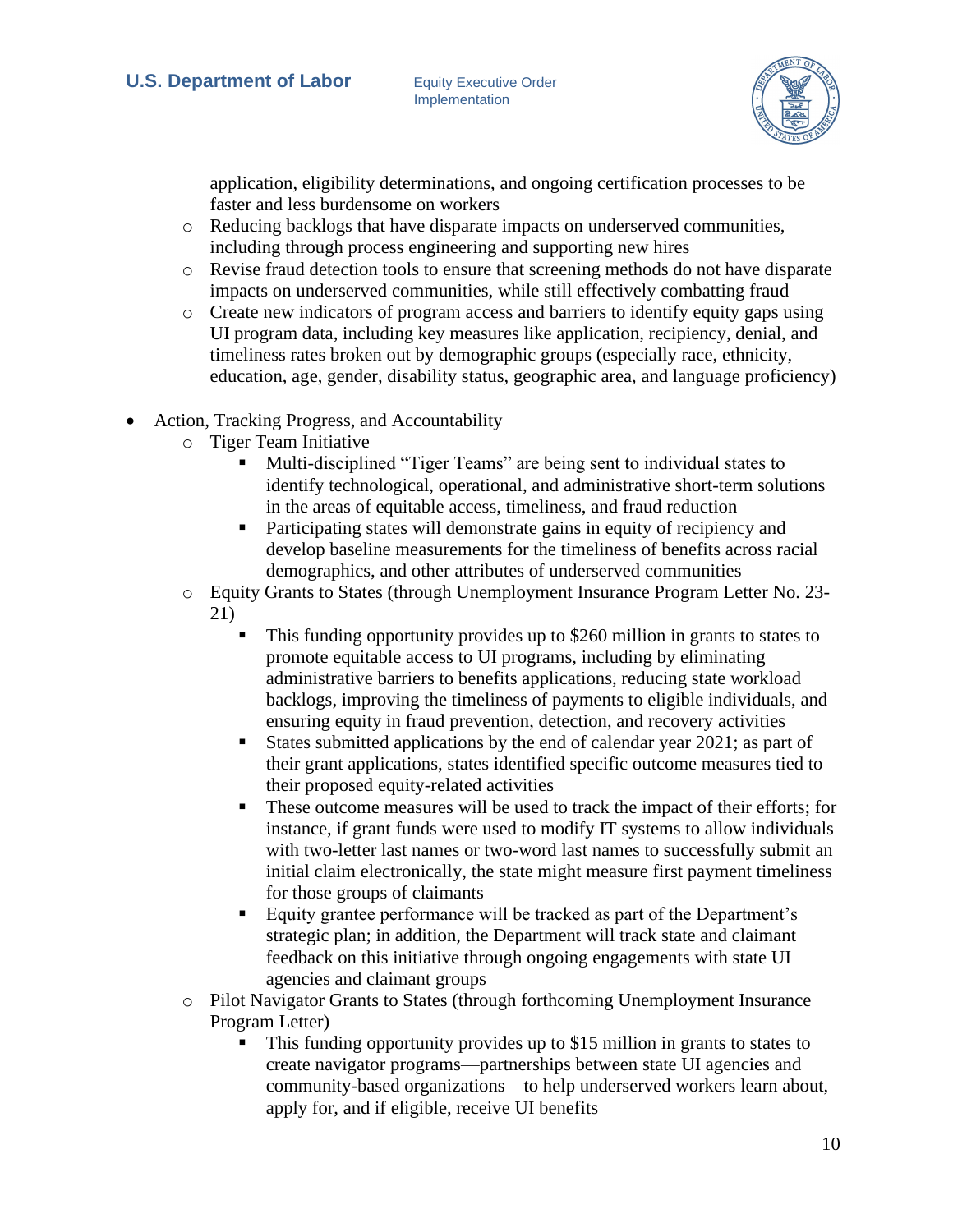

- Selected states will partner with community-based organizations with documented experience working with underserved workers on activities that may include outreach, training UI agency staff, education, and general assistance with completing applications for UI benefits
- Community-based organizations participating as navigators will also regularly report on barriers experienced by the populations they are serving to state agencies and DOL; these organizations will then work with state UI agencies to collaboratively address identified barriers
- The Department will help states and community-based organizations better target their efforts by sharing equity indicators that can inform outreach, education, training, and assistance activities
- As a condition of receiving the grant, states and community navigators will participate in an evaluation conducted by the Department of Labor to identify promising practices and scalable approaches for future navigator initiatives
- Navigator grantee performance will be tracked as part of the Department's strategic plan; in addition, the Department will convene a learning community between navigator grantees to share best practices, common obstacles, and lessons learned across states
- Lastly, the Department will track state and claimant feedback on this initiative through ongoing engagements with state UI agencies and claimant groups
- o Elizabeth Brandeis UI Equity Research to Action Center
	- The Department of Labor's Chief Evaluation Office is launching a grant competition for an academic institution (or network of institutions) to create a new center to conduct and disseminate research related to the UI system, with a cross-cutting focus on equity in program administration and outcomes
	- The research center will support training and teaching, data collection, research and evaluation, and outreach and education to researchers, practitioners, program administrators, policymakers, and the general public
	- An important priority for the research center's work is recruiting, retaining, and training diverse students, scholars, and researchers, especially scholars and students who are affiliated with institutions that have not had the capacity to mentor students or conduct research on the UI program in the past
	- Another important priority for the research center's work involves partnership-building—including with state UI agencies, community and worker organizations, and the Department of Labor—to make the evidence that the research center generates actionable; this includes providing expertise to DOL and state UI agencies on research and evaluations, public programming, events, and trainings, and fellowship programs to bring researchers into government, for instance, to DOL through Intergovernmental Personnel Act assignments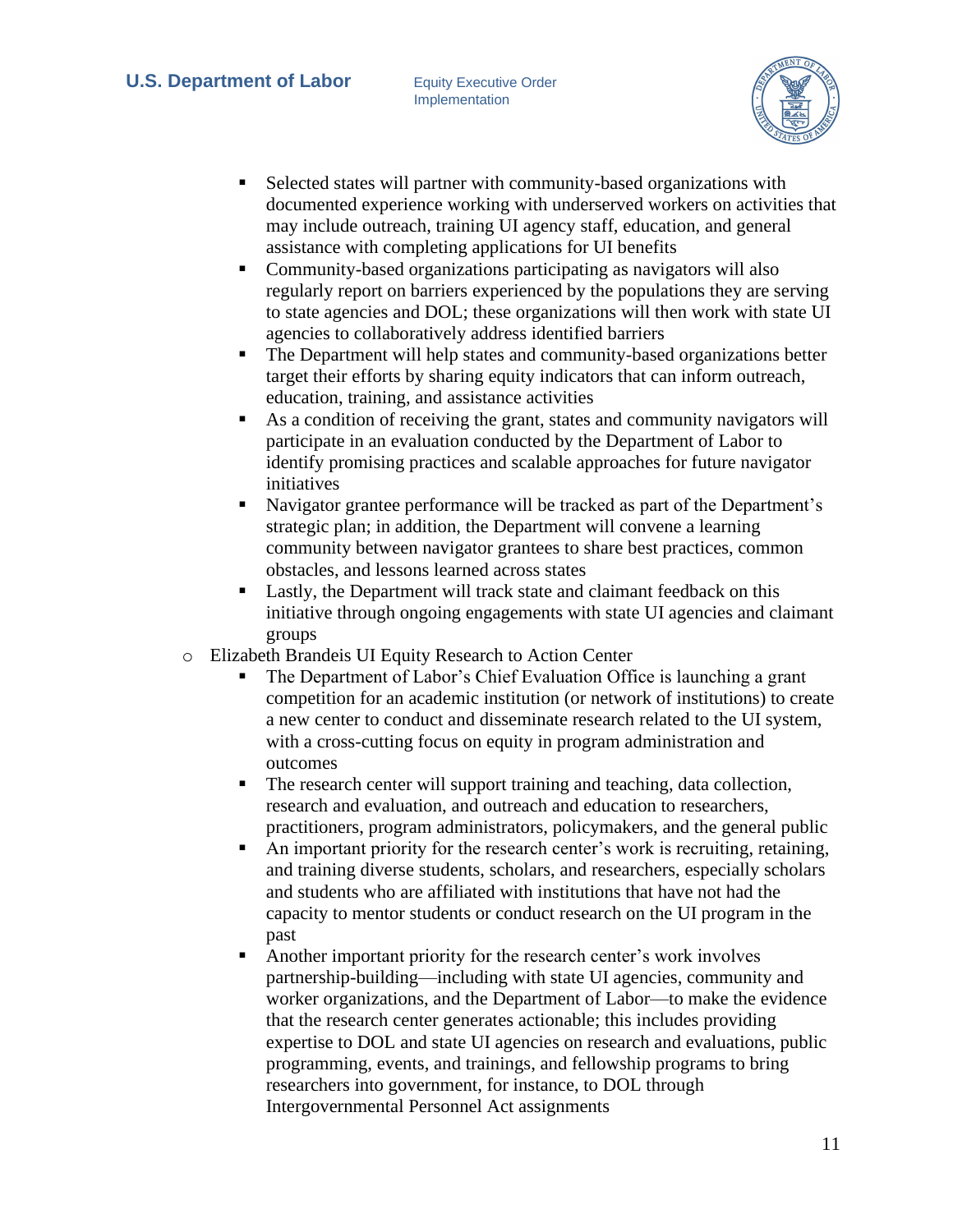

- o Equity Data Partnerships with States
	- The Department of Labor's Chief Evaluation Office is initiating a series of pilot data partnerships with state UI agencies to receive state UI records and produce, for the first time, disaggregated federal indicators of access to UI benefits by demographic groups
	- **•** These partnerships will produce indicators of application, recipiency, denial, and timeliness by demographic groups and across regions within a state that state UI agencies can use to inform changes to program administration to improve equity for underserved populations, including through new outreach, education, and training
	- States can use funds from the Equity Grants described above for these partnerships
	- The Department is currently moving ahead with partnerships in five states, and plans to release initial results for these states by summer 2022
	- The Department will recruit more states throughout 2022 and 2023, and will also produce broader lessons learned from these partnerships that will be applied to ongoing UI modernization efforts
	- Equity data partnership progress will be tracked as part of the Department's strategic plan; in addition, the Department will convene a learning community between equity data partners to share best practices, common obstacles, and lessons learned across states
	- The Department will track state and claimant feedback on this initiative through ongoing engagements with state UI agencies and claimant groups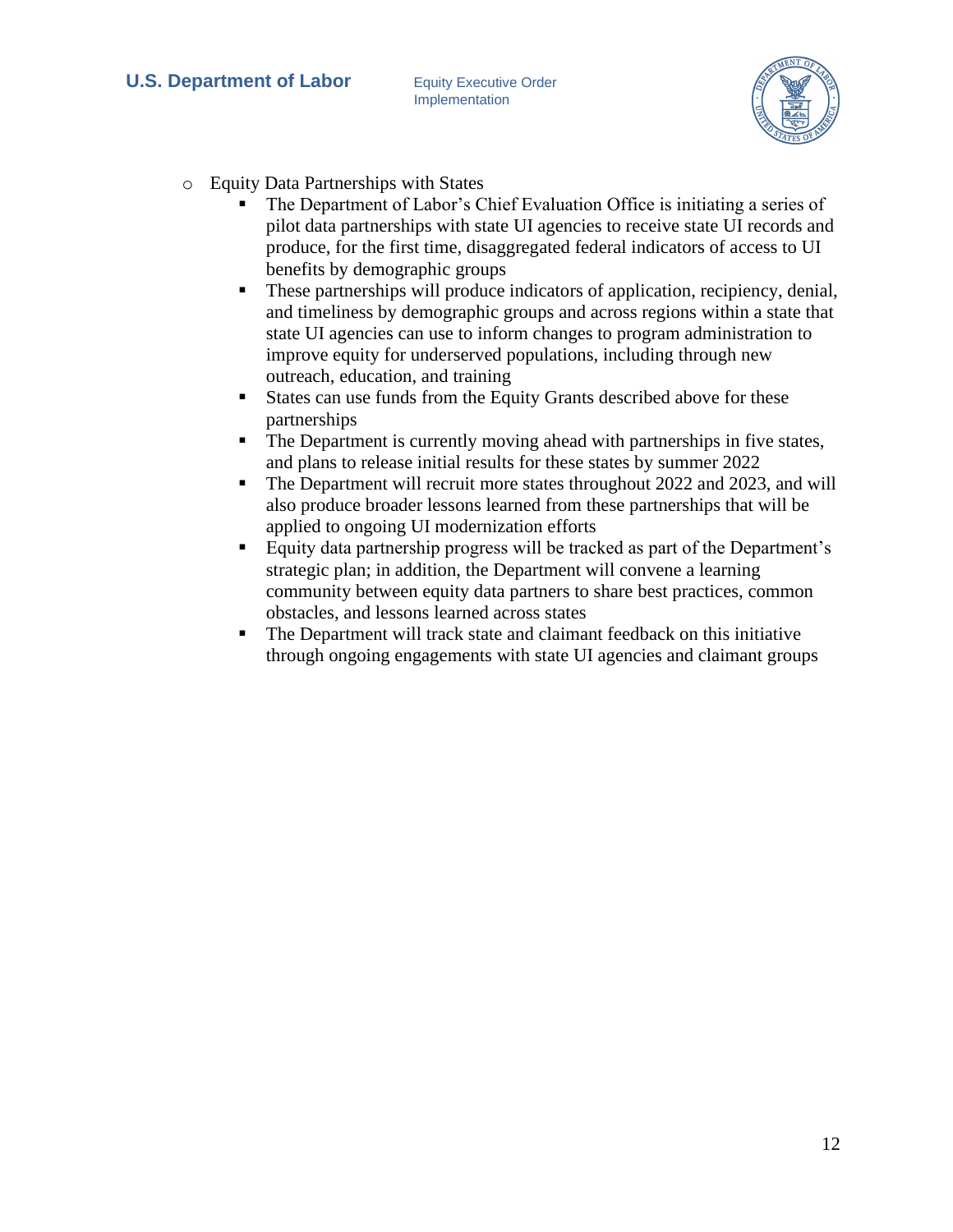

#### **Equity Action Plan for Improving Language Access**

Carrying out the mission of the Department of Labor requires reaching all segments of the population, including those individuals with limited English proficiency (LEP). According to the latest data available from the American Community Survey, in 2019 8.5% of the labor force reported limited English proficiency, totaling over 14 million workers. Data suggest that LEP workers are disproportionately likely to experience workplace violations, like wage theft, and during the COVID-19 pandemic language barriers posed significant risks to LEP workers who were unable to receive important health and safety information from employers or government agencies. The Department is committed to ensuring that all workers, including LEP workers, are fully aware of their rights, knowledgeable about the process for exercising their rights in the event of a potential violation, and able to report any suspected violations to appropriate authorities without fear of retaliation. Language access barriers prevent LEP workers from fully participating in programs and activities, and receiving important services provided by DOL.

- Barriers to Equitable Outcomes
	- o Translation and language access activities are frequently decentralized across each of the Department's agencies, with each agency being responsible for identifying and funding the language access needs of the populations they serve
	- o As a result of this decentralization, agency compliance with language access requirements has been inconsistent and, at times, runs the risk of being insufficient to fulfill the Department's interests and responsibilities of reaching all workers, and especially vulnerable workers
- Intended Impact on Barriers to Equity
	- o Improved understanding of the language needs of the populations we serve across all Departmental agencies
	- o Increasing internal DOL language capacity through hiring and retaining more bilingual and multilingual staff
	- o Development of centralized resources for Departmental agencies to use to meet needs for individual programs and populations served
	- o More Departmental information resources and interactions available in the languages used by populations served
- Action, Tracking Progress, and Accountability
	- o Agency-Specific Language Access Initiatives
		- Individual agencies, including the Occupational Safety and Health Administration (OSHA) and the Mine Safety and Health Administration (MSHA), are planning efforts to reach LEP workers in the populations that these agencies currently serve over the next year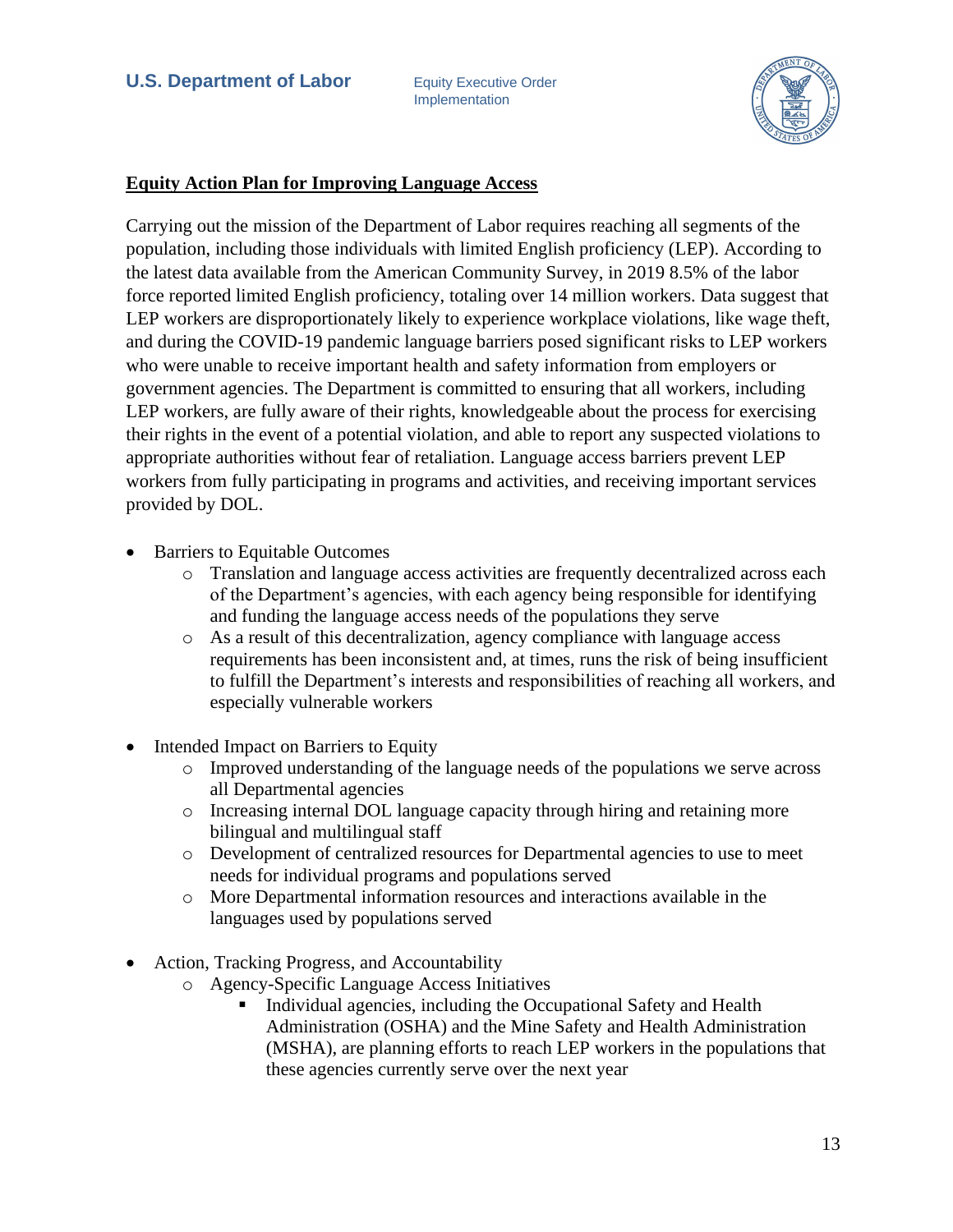

- **OSHA's Susan Harwood Training Grant Program funds hazard recognition** and prevention training in hard-to-reach and diverse communities of at-risk workers; OSHA is planning to expand and track the number of Harwood grant applicants proposing to deliver or develop materials for training in languages other than English to broaden the reach of this important program to more non-English language speaking communities that may be at risk for workplace safety and health dangers
- MSHA is planning several initiatives to expand its reach to Spanish language-speaking populations, including by recruiting for new bilingual positions in regions where there is a mining community that is predominantly Spanish-speaking, developing more bilingual signs to inform mine workers of health and safety risks in languages they can read and understand, and introducing new bilingual training assistance, including for mine operators and contractors, to ensure that health and safety training initiatives reach all mine workers
- **•** These activities will be tracked through OSHA and MSHA's agency management plans
	- OSHA will track as a performance measure the percentage of Harwood grant applicants proposing to deliver or develop materials for training in languages other than English
	- In addition, MSHA will track as a performance milestone when half of all MSHA signs are available in Spanish
- o Greater Department-wide Language Access Planning
	- The Department is requesting funds to support a centralized team, staffed at both the national and regional levels by the Civil Rights Center and the Office of Public Affairs, to develop greater consistency in the delivery of language access services across all Department agencies and programs
	- This centralized language access team would also develop and provide training to DOL employees on language access policies and procedures, oversee the ongoing translation of vital information on DOL's website, and ensure the Department's digital communications are reaching LEP communities
	- The centralized language access team would use existing data along with new surveys of Departmental agency staff to better understand language needs for common material (such as the Department's website) as well as the language needs of local and regional service populations, providing support at both the national and regional/local levels
	- **If funded, this team would track its activities through new performance** indicators in the Department's management plan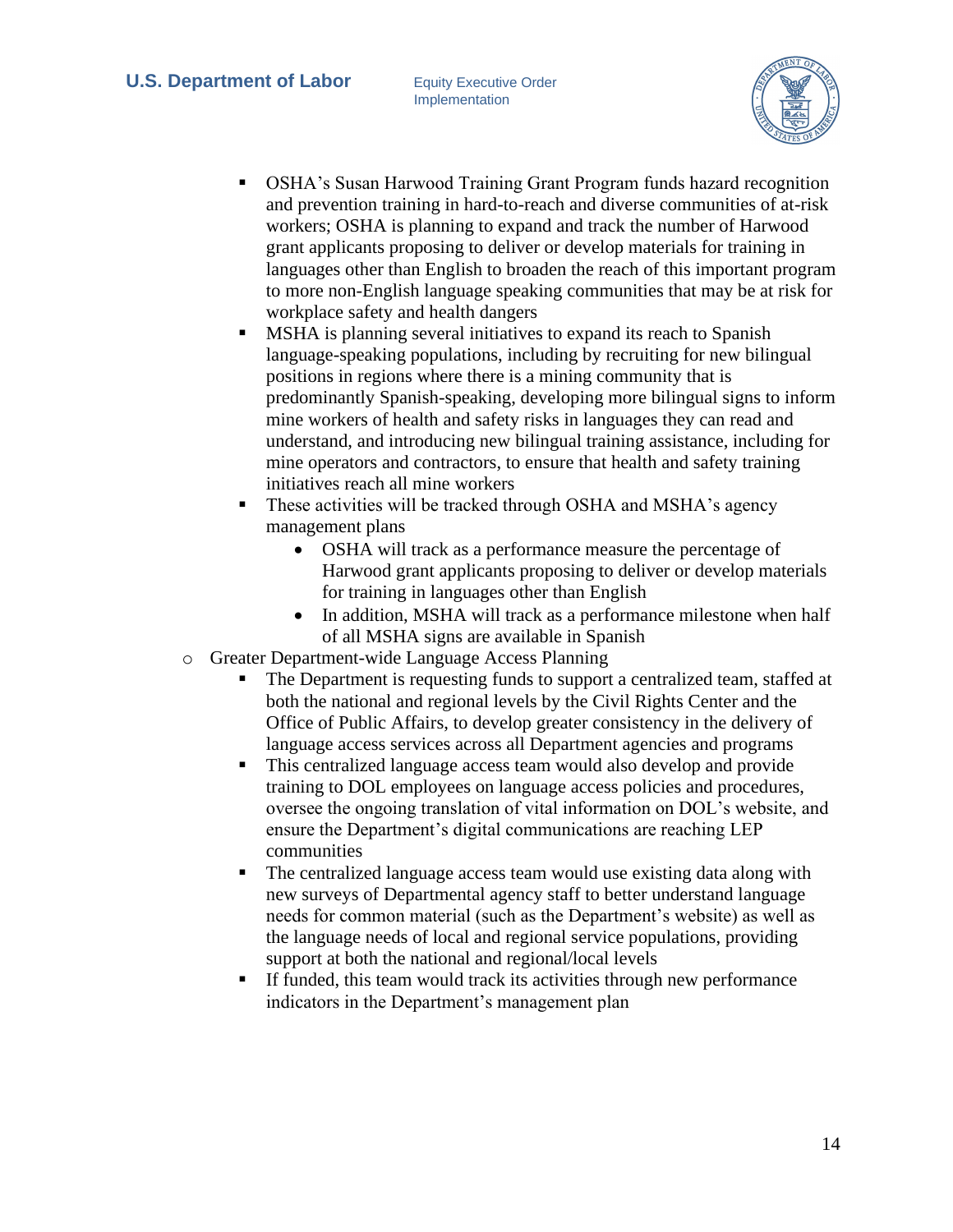

## **Equity Action Plan for Workforce Training**

The mission of the public workforce system is to develop the welfare of job seekers by improving their working conditions and advancing opportunities for profitable employment. To accomplish this goal and foster equity, the Department must center historically marginalized and underserved workers and job seekers. Prior to the COVID-19 pandemic, for example, the Bureau of Labor Statistics reported that the unemployment rate for Black workers was 6.1% compared to 3.3% for white workers. These disparities have persisted through the pandemic and the recovery; as of November 2021, Black workers are 65% more likely to be unemployed than their white counterparts.

In order to realize its mission, the Department must intensify its focus on workers who have been and continue to be marginalized in the public workforce system and the labor market.

- Barriers to Equitable Outcomes
	- o Outreach efforts are necessary to understand the unique challenges faced by members of underserved communities in accessing ETA programs, services, and benefits, and to achieve equitable outcomes
	- o Missing data and incomplete demographic data creates challenges in assessing the equity of access to services and outcomes within workforce programs; deeper analysis into workforce performance data is required to identify programmatic barriers to marginalized job seekers and set accountability goals
	- o Current discretionary grant policies and processes may limit the ability of smaller diverse organizations to access federal workforce funding; these organizations, often based locally in underserved communities, may be particularly well positioned to address the regional training, education, and labor market barriers of job seekers
	- o Specific populations, like individuals who were formerly incarcerated and at-risk youth, may require additional support and programs to address their unique challenges
	- o Workforce development training and services that do not lead to actual job placements or that result in low quality employment, particularly for workers from underserved communities
- Intended Goals to Address Barriers to Equity
	- o Identify programmatic barriers, through workforce system data analysis, that prevent underserved populations from receiving full and equitable access to workforce services and establish performance measures to drive accountability
	- o Establish and maintain strong relationships with stakeholders representing underserved communities to better understand and address the needs of the community
	- o Leverage stakeholder feedback and data analytics to identify barriers in the equitable distribution of discretionary grant funding and create performance measures to incentivize behaviors that will advance equity goals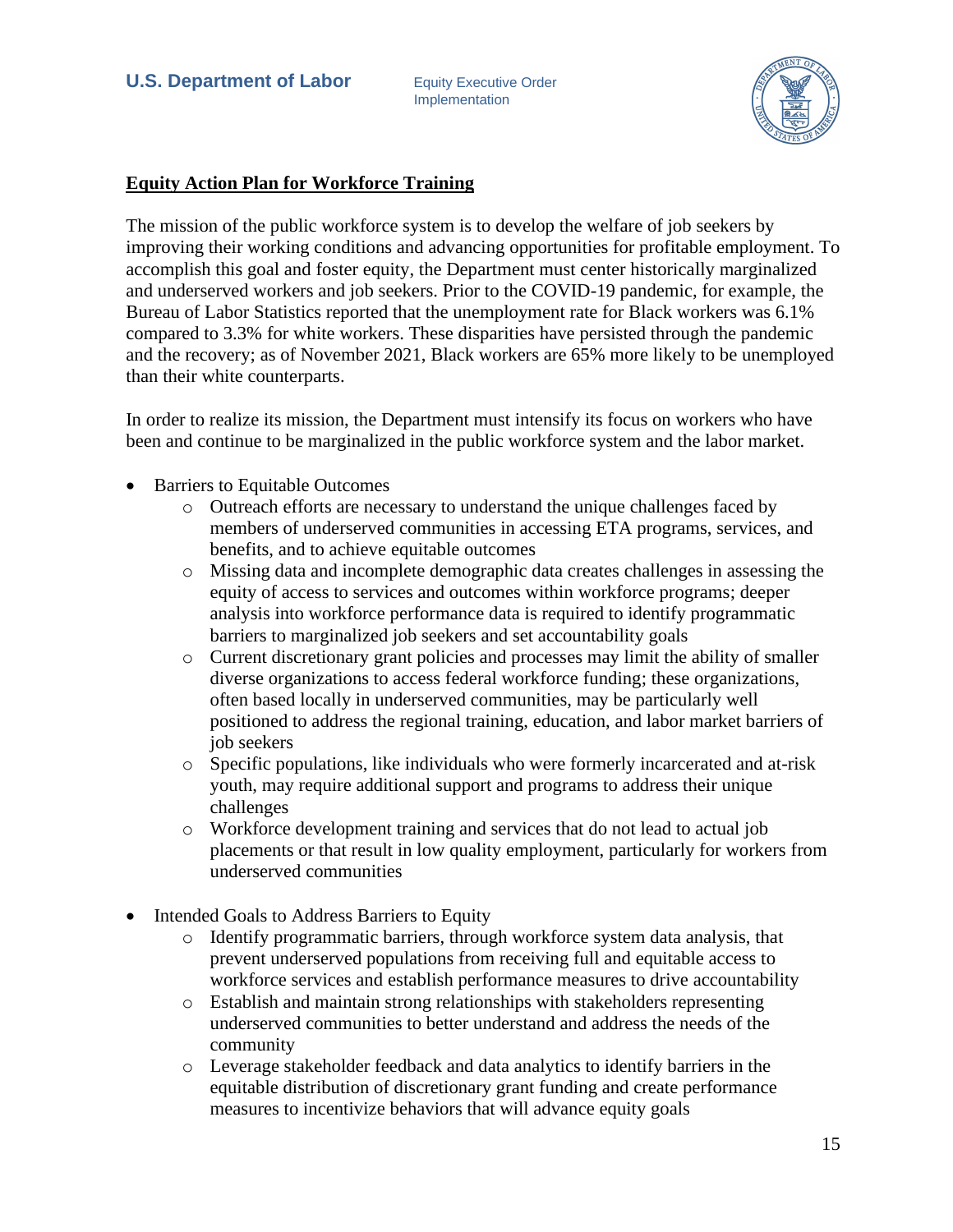

- o Develop and continue to invest in programs and services that mitigate the challenges faced by underserved communities with specific needs and expand diversity within Registered Apprenticeships
- o Invest in industry and sector-based high road training partnerships that focus on equity and job quality, bringing together workers, labor and other worker organizations, employers, and training entities to jointly develop workforce development solutions with pathways to quality jobs especially for vulnerable workers
- Action, Tracking Progress, and Accountability
	- o Leverage and Expand Public Workforce System Data to Identify and Address Barriers to Underserved Populations
		- Accurate and complete data are critical to understanding the degree to which employment and training services are administered equitably; ETA plans to undertake a number of actions to assess the adequacy and limitations of its demographic program data, mitigate challenges presented by incomplete data where feasible, and take steps to improve the quality and scope of data collections including data disaggregation
		- **ETA** will identify data collection techniques and features of program administration that are associated with high or low demographic response rates, develop recommendations for future information collections, and provide technical assistance to states to improve demographic data quality
		- ETA plans to expand the scope of apprenticeship data collected in the Registered Apprenticeship Partners Information Management Data System (RAPIDS) to cover all states to support comprehensive demographic analyses of the Registered Apprenticeship system
		- ETA plans to analyze participant outcomes and access to services segmented by salient demographic variables for key ETA programs; the results of this analysis, along with qualitative analysis and other evidence, will inform the development of equity-related strategies, activities, and performance metrics in FY23
		- ETA will be held accountable for the completion of these activities through milestones tracked in the agency management plan
	- o Engage with Stakeholders to Identify Barriers to Equity in ETA Administered Services, Programs, and Benefits
		- ETA will engage with stakeholders that represent underserved communities to identify equity barriers in employment and training services for individuals and to discuss potential barriers and solutions for organizations seeking grants
		- **ETA** will use the information gathered through stakeholder outreach to work with existing grantees to improve access to services in structurally disadvantaged communities
		- ETA will work closely with the Diversity and Inclusion Registered Apprenticeship Technical Assistance (RA-TA) Center of Excellence to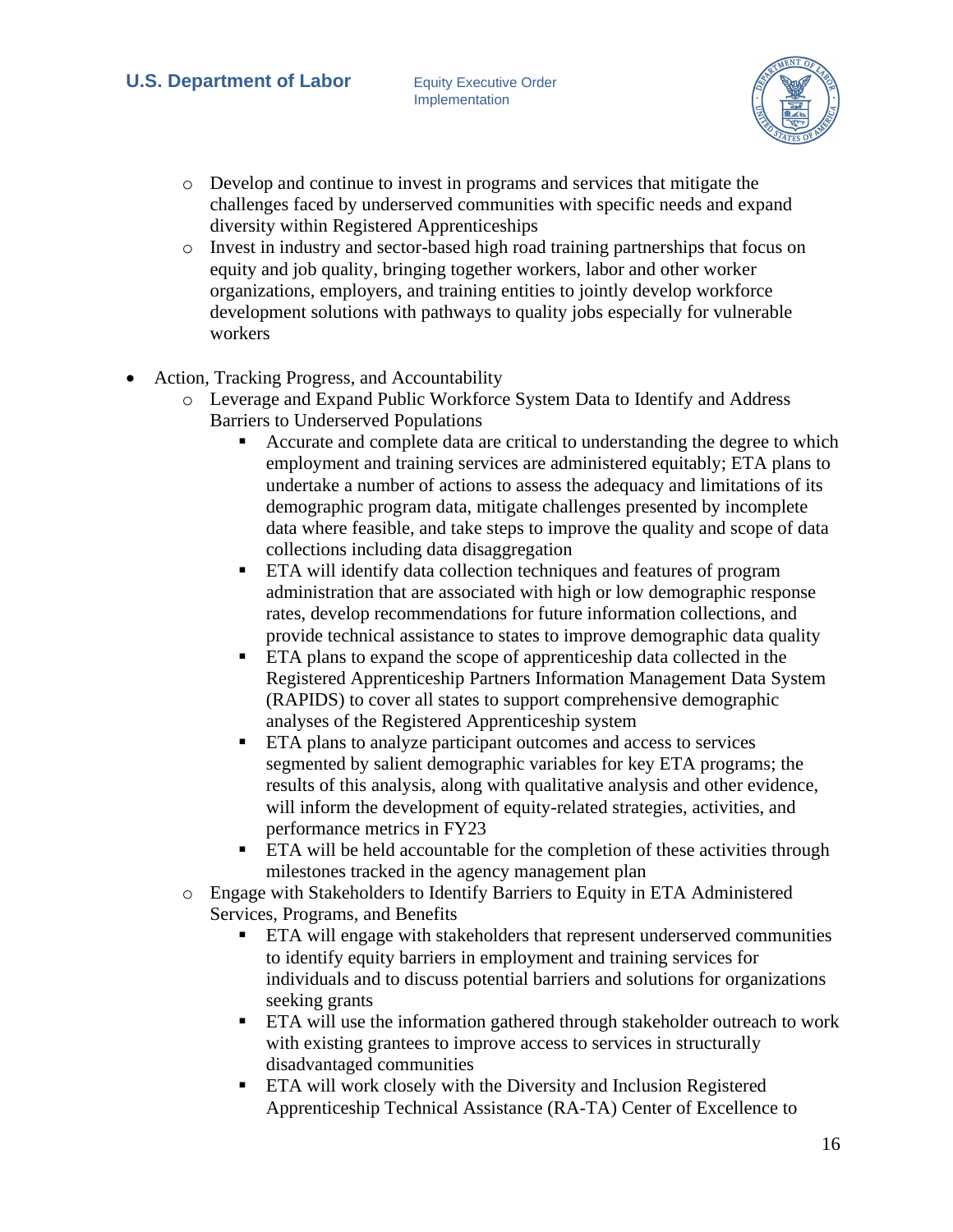

ensure that it is successful in providing technical assistance to employers and industries in order to expand opportunities in Registered Apprenticeship to underserved populations

- ETA will also work with DOL leadership to support the Advisory Committee on Apprenticeship (ACA) which includes a diverse set of stakeholders from across the nation, reflective of communities, including those communities most affected by poverty, to build a Registered Apprenticeship Program (RAP) that works in all communities
- ETA will be held accountable for the completion of these activities through milestones tracked in the agency management plan
- o Foster Equity in Discretionary Grantmaking
	- ETA and VETS will conduct an equity assessment to identify and address barriers that prevent organizations representing underserved communities from receiving discretionary grant funding; this includes a review of the discretionary grantmaking process, including conducting analysis on grantees, participants served, and associated outcomes to identify opportunities to advance equity goals and develop performance measures and milestones to drive accountability in FY23
	- ETA and VETS will assess the developmental phase in grantmaking to identify opportunities for pre-notices, stakeholder engagements, and other tools to increase feedback opportunities for stakeholders, test and assess the feasibility of the proposed approaches as well as an extended application period
	- In order to identify and eliminate outdated and unnecessary requirements and inform planning and procedures for the FY 2023 grant year, ETA and VETS will conduct a retrospective review of FY 2022 grants and program designs and issue new guidelines as appropriate
	- ETA and VETS will be held accountable for the completion of these activities through milestones tracked in agency management plans
- o Pilot Programs and Services, Issue Grants, and Provide Technical Assistance (TA) to Mitigate Deep Barriers Faced by Specific Populations
	- **ETA** will continue to invest in employment and training services for those most affected by the COVID-19 pandemic, including historically marginalized groups such as women, people of color, immigrants, youth, persons with disabilities, and justice-impacted individuals, among others by providing TA on evidence-based strategies to improve employment outcomes for program participants
	- As part of a White House-led effort to incorporate Community Violence Intervention (CVI) strategies, ETA will inform, support, and fund workforce system practitioners to participate in CVI; in addition to issuing guidance to grantees and leading cross-agency guidance for community-wide impact, ETA will award Reentry Employment Opportunities (REO) youth grants that focus on CVI strategies and best practices for serving populations that have higher incidents of poverty and homelessness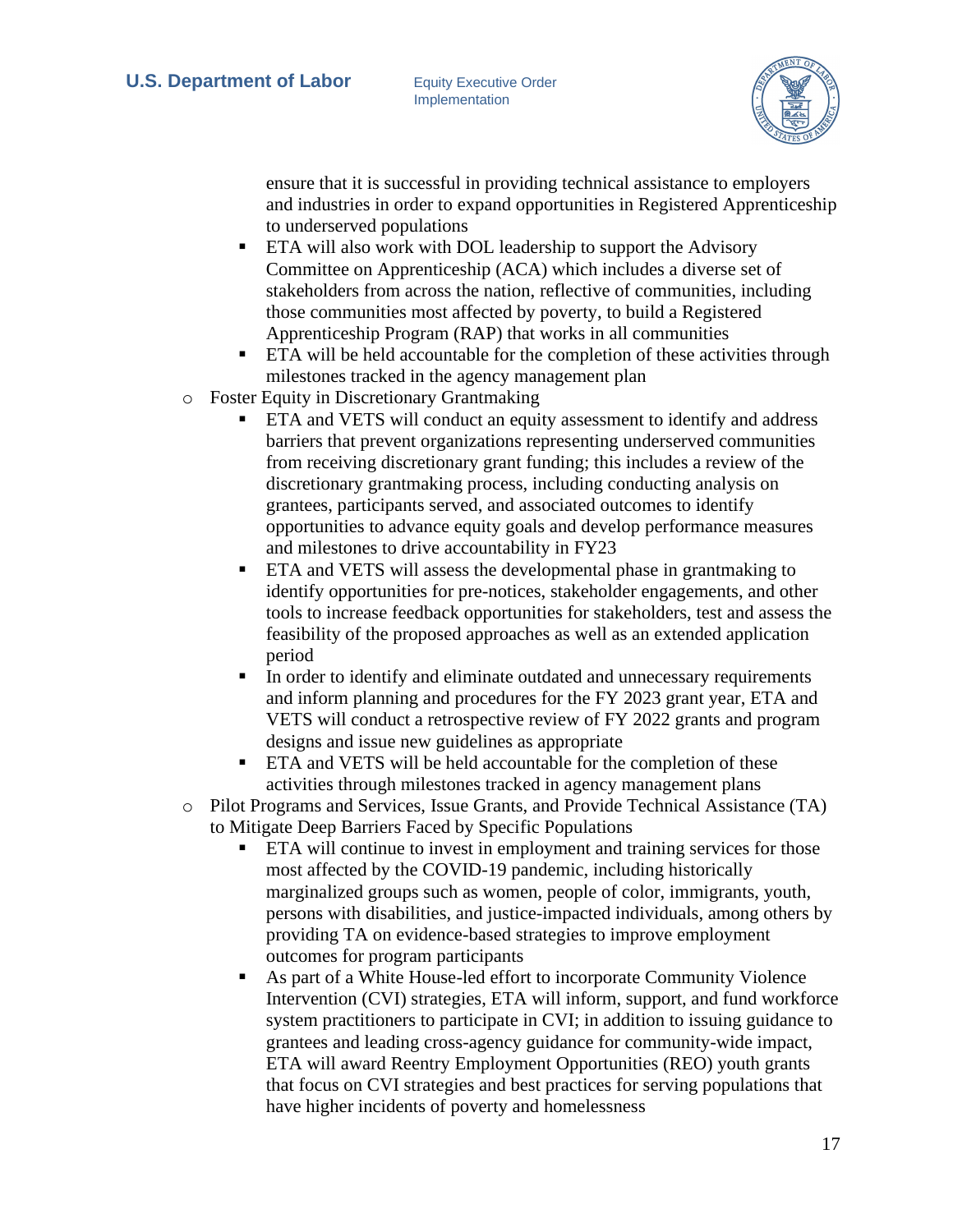

- ETA will continue testing and evaluating pre-release services for incarcerated individuals, through a third round of the Pathways Home grants in FY 2022
- ETA will continue administering the WIOA Indian and Native American Program (INAP) and publish a funding opportunity to award INAP grants; ETA plans to continue engaging with the Native American Employment and Training Council and to consider their recommendations on INAP program administration
- ETA will continue to implement State Apprenticeship Expansion, Equity, and Innovation (SAEEI) grants that bolster states' efforts to expand programming and recruitment strategies to attract a diverse workforce
- ETA will be held accountable for the completion of these activities through milestones tracked in the agency management plan
- o Establish and Invest in Industry and Sector-based High Road Training Partnerships (HRTPs) that Build Pathways to Quality Jobs for Vulnerable Workers.
	- **ETA** will invest in high road training partnerships (HRTPs) that bring together workers, labor and other worker organizations, employers, and training providers to collaborate in developing industry and sector-based workforce solutions that focus on equity and job quality
	- By establishing a framework in which industry leaders (workers, labor, and employers) and training entities partner to address industry and workforce needs in real-time, HRTPs provide marginalized workers with pathways to quality jobs (including actual employment in good jobs), while employers benefit from a skilled workforce and increased market competitiveness
	- ETA will consider how to integrate the HRTP approach into existing discretionary grants to promote economic mobility and equitable access to good jobs for underserved and marginalized workers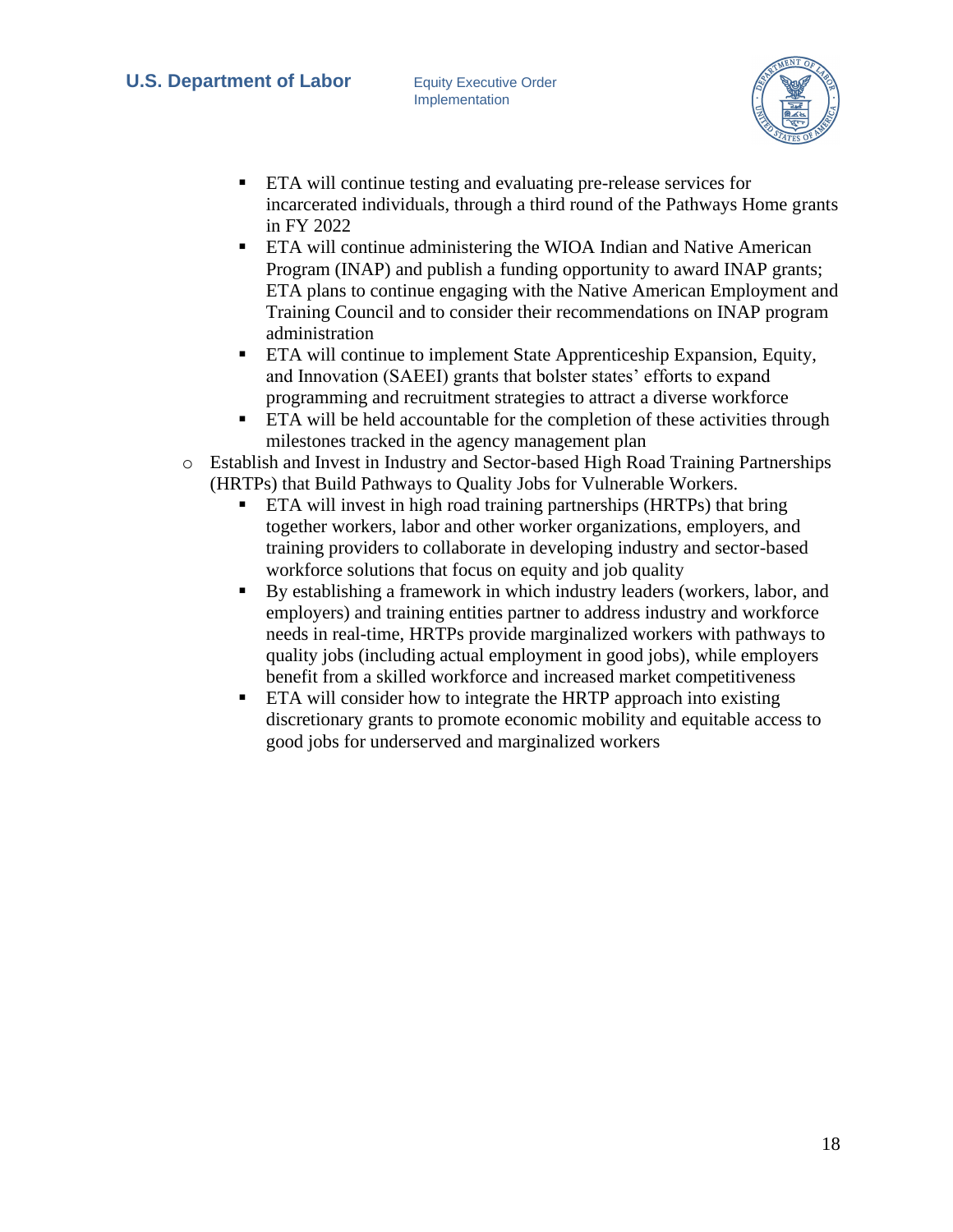

#### **Equity Action Plan for Government Apprenticeships**

Advancing equity requires a qualified and diverse Federal Government workforce that is representative of the communities that it serves. One way to advance this goal is through developing Government Apprenticeships that can provide new pathways to federal service for job applicants and help close the gap for the demand for skilled workers.

- Barriers to Equitable Outcomes
	- o Existing hiring practices and pre-qualifications may inadvertently dissuade or exclude otherwise talented and diverse candidates from accessing employment apprenticeship opportunities in the Federal Government
	- o Recruitment geography for most Federal Government jobs is often limited to larger, high-cost metropolitan areas (*e.g.*, San Francisco, CA; Washington, D.C.; Boston, Massachusetts) which may be a deterrent for talented individuals unable or unwilling to relocate away from their families and communities
	- o Lack of support for relocation and completion of apprenticeship programs (*e.g.*, transportation, flexible timing, access to childcare, and support for additional education, training, and pre-apprenticeship opportunities)
- Intended Impact on Barriers to Equity
	- o Provide new pathways for diverse candidates to find employment in the Federal Government through developing a framework for Public Service/Federal Government Registered Apprenticeships that other program offices or agencies can implement
	- o Expand the recruitment pool by leveraging Historically Black Colleges and Universities (HCBUs), other educational institutions serving diverse populations, national advocacy organizations, and other local community partners that can help promote on-ramps to Registered Apprenticeship opportunities; evaluating eligibility for supports for unemployed, underemployed, underrepresented individuals, as well as communities that have been adversely impacted by the pandemic to align with the President's diversity and reemployment goals
	- o Provide support, including mentors/coaches or other supportive services, needed to persist, succeed, and complete an apprenticeship program
- Action, Tracking Progress, and Accountability
	- o Conduct Stakeholder Outreach to Government Agencies
		- Host listening sessions with existing federal agencies that sponsor existing apprenticeship programs to identify best practices and lessons learned
		- Establish a partnership effort with the Office of Personnel Management (OPM) to explore opportunities to expand public service apprenticeships, particularly in common occupations across the Federal Government
	- o Launch Apprenticeship Programs within DOL and Beyond